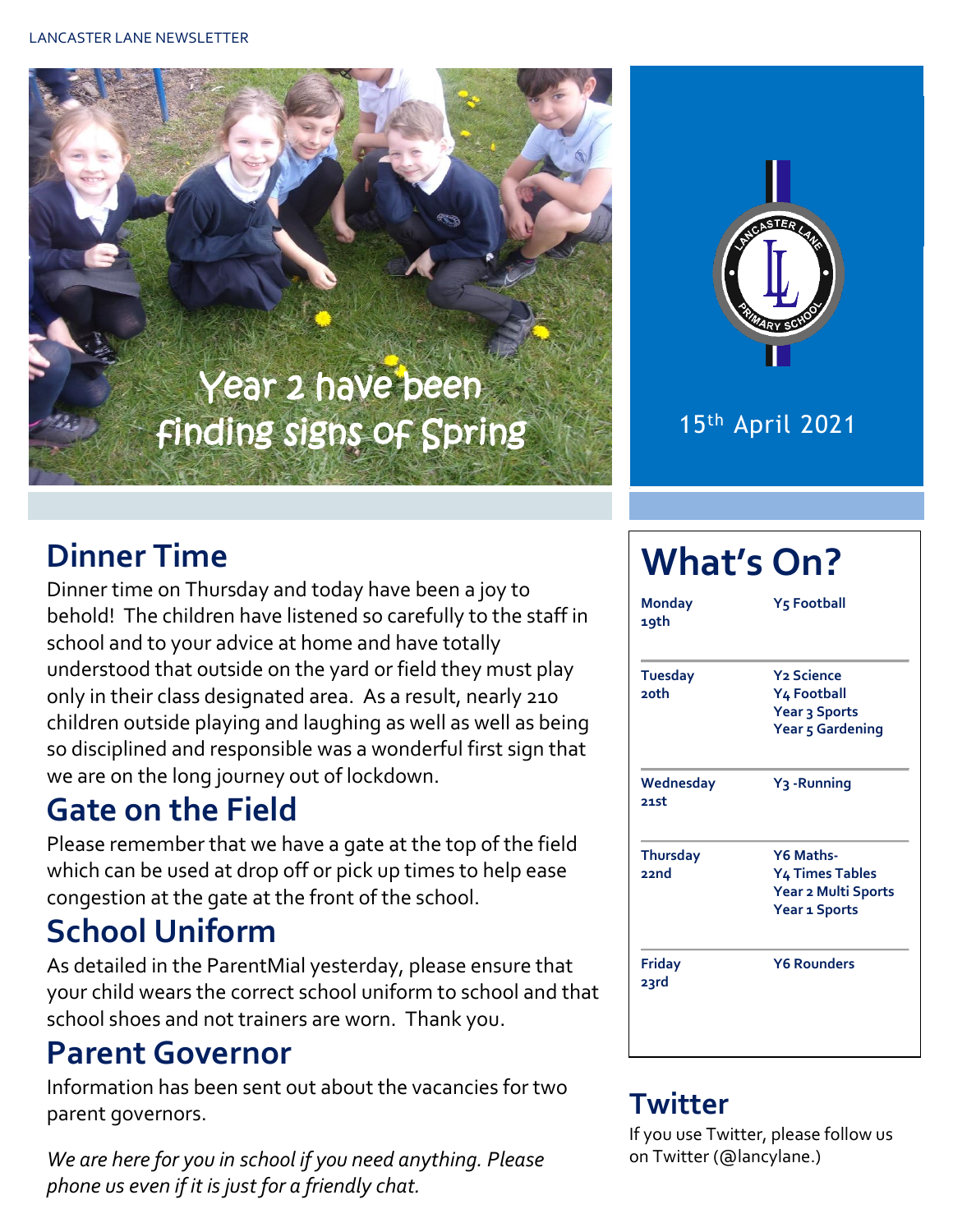## **Breakfast Club Stoppers After School Club**

This week at Breakfast Club the children have been starting the day with a Go Noodle routine.

### **Stoppers After School Club**

This week at Stoppers the children have been have fun outside on our field area.

If you are returning to the office after working from home and have been offered overtime remember you can book your child into Stoppers for one off sessions – whatever the reason!

## **Changes to the Covid 19 Risk Assessment**

Following a thorough review, there have been some slight tweaks to dinner times where, from 12.40pm onwards, each bubble is able to play outside on the playground or field. Each class (or bubble) has its own distinct area and is well segregated from the other classes / bubbles. As the children socially distant eat in the hall in their bubbles, we are now going hold assemblies for THE SAME bubbles with the children in the hall. Again, each class has its own distinct area and is well segregated from the other classes / bubbles. The other classes are joining the assembly via Teams.

#### **Punctuality**

All children should in **IN** school by 9am, when lessons start. There is a small but significant number of families arriving late every day and this disrupts the learning of not only those children but the children in class who have arrived on time.

## **PSHE Consultation**

On each class page on the school website are the videos detailing our revised PSHE curriculum. Please take a few minutes to look at these. Mr Clucas will be sending the questions for the consultation out via ParentMail early next week. Click on the link below to go the classes page. <http://www.lancasterlane-school.ik.org/classes.html>